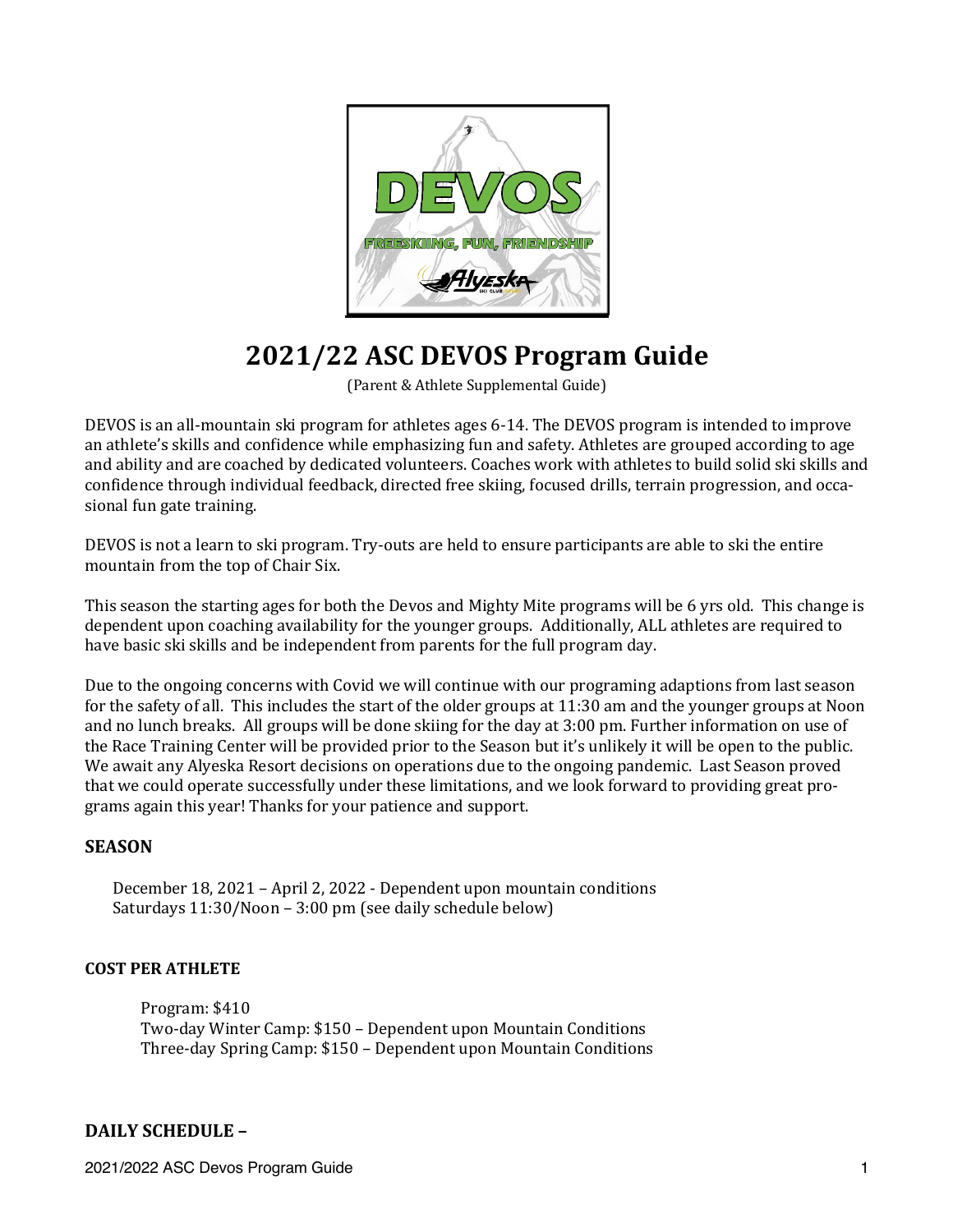**Devos Revised Daily Schedule:** Elimination of lunch and a condensed ski period due to lack of indoor facilities for lunch and to reduce close contact of athletes when not skiing. Staggered start time of groups to limit crowds at Group Flags. Athletes unable to ski the full period can be returned to the RTC area and Program Director will contact parents.

## **Early Groups: Typically consists of the older kids 11 and older**

- 11:20-11:30am Early Mountain Groups –athletes meet their coach at designated group signs between Alyeska Ski Club Race Training Center (RTC) and base of Tanaka Chair. *Athletes must be ready with all gear, proper clothing, resort ticket or ski pass, helmet, & poles. Recommend sending athletes with a nutritious snack since there will be no lunch breaks – protein bars and etc.*
- 11:30 am Load chairlifts *groups do not wait for late athletes; contact coach for meet up arrangements. DEVOS cannot be responsible for athletes who arrive late or unprepared.*
- 11:30 am-3:00 pm Directed group free-skiing; drills are according to progression plan and mountain Conditions. Pick up athletes at outside the RTC at 3:00 pm!

## **Later Groups: Typically consists of the kids 10 and under**

- 11:50-Noon Later Mountain Groups –athletes meet their coach at designated group signs between Alyeska Ski Club Race Training Center (RTC) and base of Tanaka chair Athletes. *Athletes must be ready with all gear, proper clothing, resort ticket or ski pass, helmet, & poles. Recommend sending athletes with a nutritious snack since there will be no lunch breaks – protein bars and etc.*
- Noon Load chairlifts *groups do not wait for late athletes; contact coach for meet up arrangements. DEVOS cannot be responsible for athletes who arrive late or unprepared.*
- Noon -3:00 pm Directed group free-skiing; drills are according to progression plan and mountain Conditions. Pick up athletes at outside the RTC at 3:00 pm!

## **Tryouts** – For New Program Members – 12/12/21 Dependent on Snow Conditions

Athletes new to the DEVOS program will be grouped by experience for Tryouts based on information provided by parents during the registration process. Following tryouts athletes are then placed in age and ability based groups for the ski season. Group information will be provided via email prior to their first day. Contact the DEVOS Director via email at *devosprogramdirector@alyeskaskiclub.com* if you have any questions.

#### **Returning participants or those from other programs do not need to tryout.**

#### **Minimum requirements for entry into the DEVOS Program:**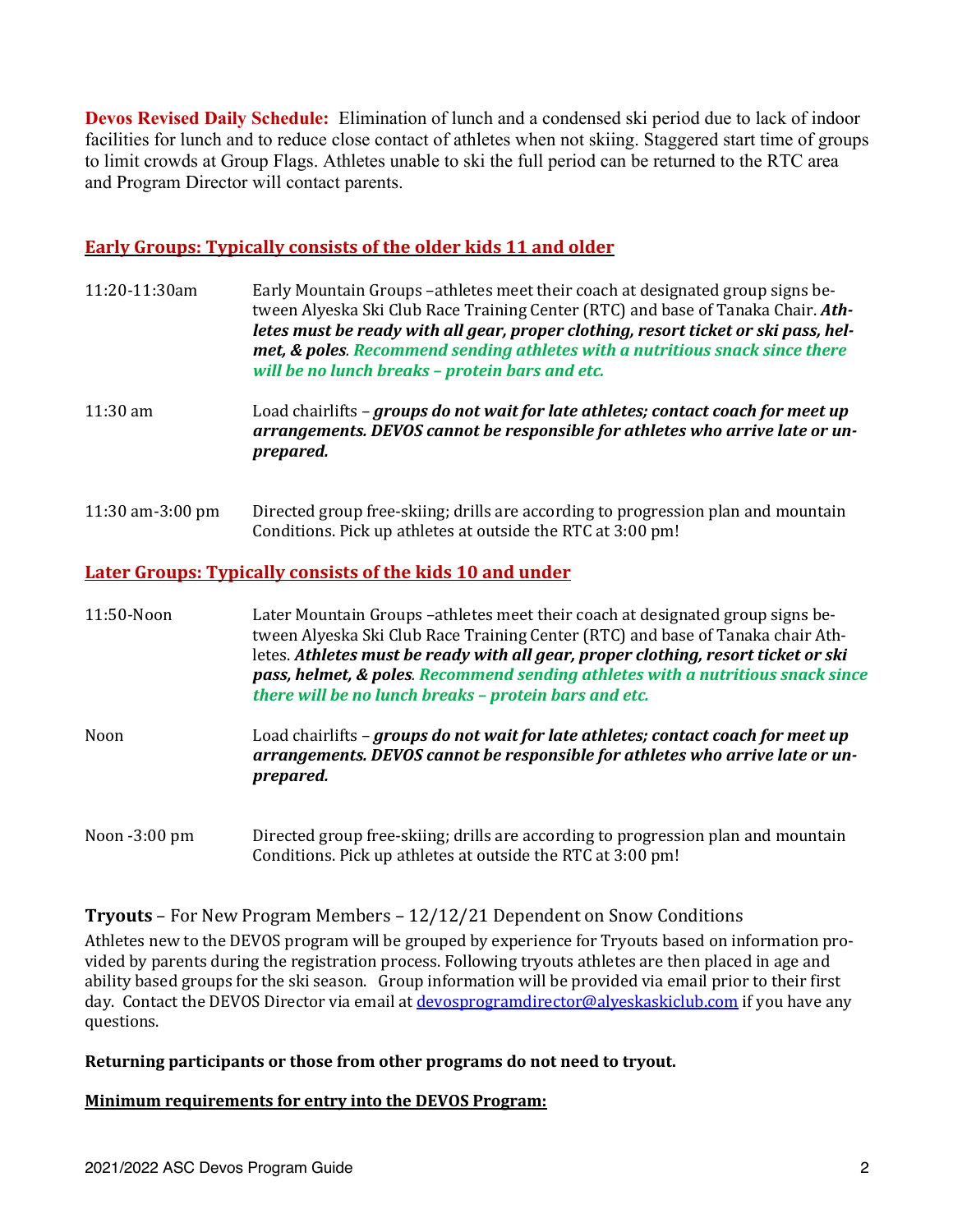- 1. Proficient at stopping and turning **under control.**
- 2. Emotionally mature enough to be away from parents for the whole day.
- 3. Confidently able to ski the upper mountain chairlifts at Alyeska. DEVOS is not a learn to ski beginner program. Private ski school lessons before our season starts can be very helpful.
- 4. Age 6 as of 12/31/21

## **DEVOS MONTHLY PROGRESSION PLAN**

The DEVOS program strives to improve basic skiing skills and confidence through directed free-skiing, focused drills, limited gate training, and lots of fun. Devos seasonal schedule is listed below and follows a general progression moving towards more technical skills and terrain challenges throughout the season.

| December: | Basic body positioning: athletic stance, parallel positioning, balance, edge control |
|-----------|--------------------------------------------------------------------------------------|
| January:  | Advanced body positioning: dynamic balance, athletic stance, movement                |
| February: | Pole planting and specific movement patterns: linked turns, dynamic fluid skiing     |
| March:    | Refining skill and repeat difficult drills for successful development                |

## **GEAR**

**All DEVOS athletes are required to wear helmets**. No athlete will be allowed to ski with the Devos program without a helmet. All ski equipment should be well fitting and in keeping with safety standards. You do not need specialized race equipment for the Devos program. If you have any questions about your child's ski equipment, we will be happy to assist you. Proper equipment that fits well help kids ski better and have more fun.

Where to find gear: SkiAK – Have Seasonal Rental Program Powder Hound Ski Shop – Have Seasonal Rental Program REI Local Ski Swaps

Athletes must arrive with appropriate clothing for the weather. **Please pack extra layers, pairs of mittens, neck warmers and hand warmers in inclement weather.** We do not have additional ski clothing to loan out in the case that athletes get wet or are not appropriately dressed for the weather. We want to the kids to have fun and ski, not be too cold and need to warm up every other run. **Warm-ups will be limited due to the concerns on Covid19 protocols', so it is CRITICAL this year to send your athletes dressed well for the conditions!**

All Devos must have a valid lift ticket or seasons pass to ski. This cost is not included in the Devos **program fees.** No athlete will be allowed to load the lift without a ticket or pass.

## **COACH/ATHLETE RATIO**

AN ideal group size is six to nine athletes per coach. In the event there are more than eight athletes per coach, we will assign a second coach to the group, if needed. Groups will be established based on ability level, group dynamics, and coach feedback. 

## **DEVOS Groupings**

Our Goal is to provide for ease of placement and movement by ability and age ranges within our Mountain/Glacier Ski Groups. Those groups will be broken by groups for athletes 10 years old and younger and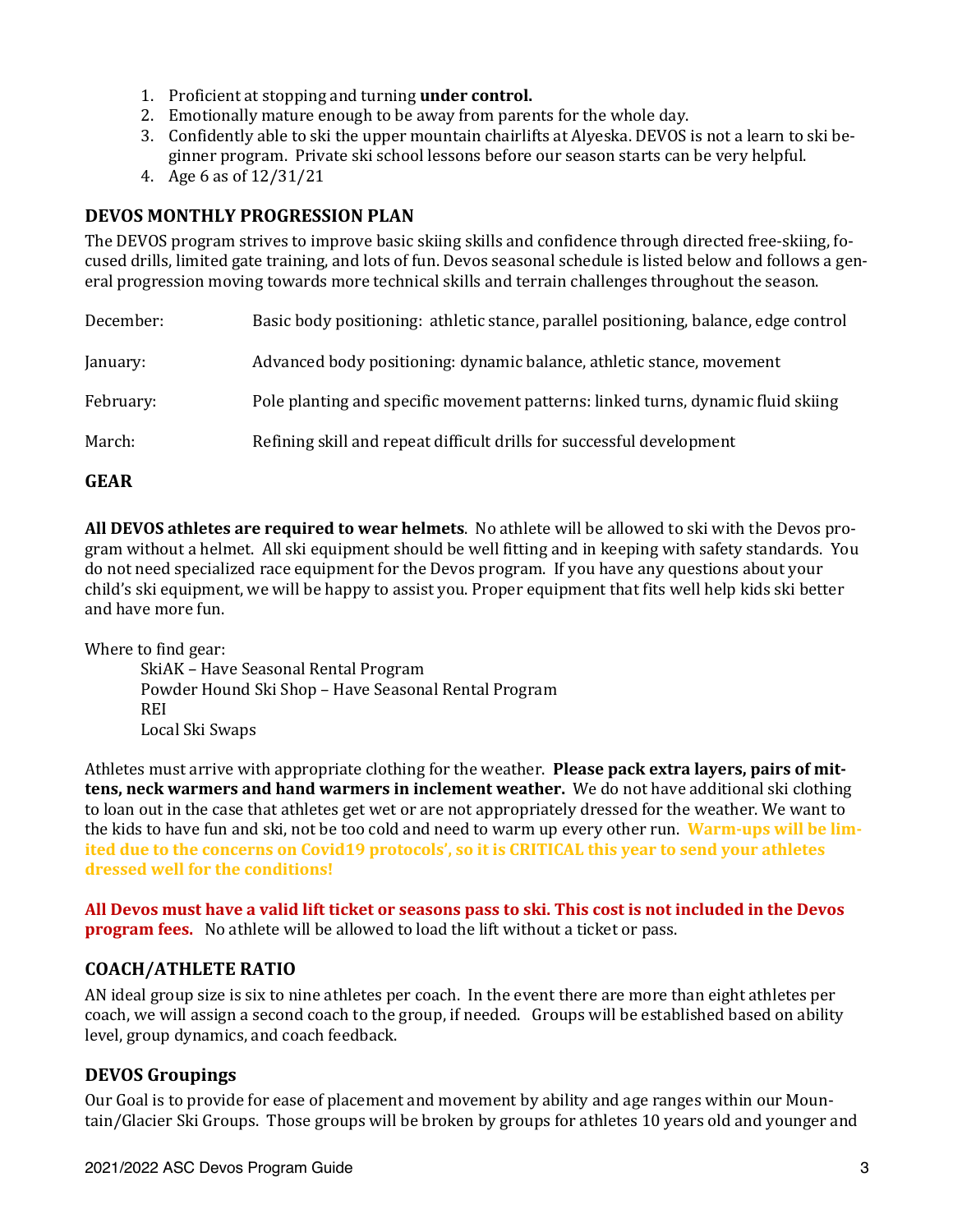another set of groups for athletes 11 years old and older. Generally, athletes will remain within their age bracket groups for the season.

Within each Age Bracket several groups will be linked together for reporting. Coaches for those linked groups will work to manage athletes daily for skiing. Athletes can be moved between each group for cohesive ability, gender, and friendship. Coaches will make those adjustments on a daily basis.

## **COACHES, PROGRAM DIRECTOR & PARENT VOLUNTEERS**

DEVOS has a very committed group of excellent coaches from all ski backgrounds: ski racing, ski mountaineering, ski guiding, and backcountry skiing. Coaches are not paid but are committed volunteers. Many coaches have been with the program for more than five seasons; they love to share their joy and knowledge of skiing with DEVOS skiers.

Please contact the DEVOS Program Director or Devos Head Coach with any questions, concerns or constructive feedback.

• DEVOS Program Director, Roberta Carney: devosprogramdirector@alyeskaskiclub.com, 907-351- 0636 DEVOS Co-Head Coach: Terri Adkins & Nick Leonard: devosheadcoach@alyeskaskiclub.com

Communication is key, and together with the entire coach crew and admin staff, we aim to make this great program even better!

Parent volunteers can be very helpful for the younger ages, especially in powder conditions. Parent volunteers normally "sweep", skiing at the back of a group in case anyone needs help after a fall. If you'd like to help, please email the DEVOS Co-Head Coach's, Program Director, or talk with your group coach.

## **CAMPS**

The Ski Club offers two camps during Anchorage School District Winter and Spring breaks. Participation in camps is optional and is an additional cost to the DEVOS program fee. Camps are open to DEVOS and Mighty Mite skiers. Enrollment is available during program registration and is non-refundable. Space is limited for each camp and based on available coaching staff.

## **Camp dates 2021/2022**

| Winter Break Camp: | Monday-Wednesday   | Dec. 27-29 | \$150 |
|--------------------|--------------------|------------|-------|
| Spring Break Camp: | Wednesday - Friday | Mar 7-9    | \$150 |

## **Wednesday Night Training at Hilltop:**

Hilltop Wed Training \$255 – Starts 1/5 through 3/2 from 5:30 pm to 7:00 pm

This training session teaches skills for skiing around gates in a race course. The training is for older, independent athletes who can check-in with coaches, follow directions and get themselves to the practice courses all session long. Individual coaches will not be assigned to groups. This is a great opportunity to expose athletes to racing in a minimal no-pressure manner and builds great all mountain terrain ski skills.

## **RACING OPPORTUNITIES**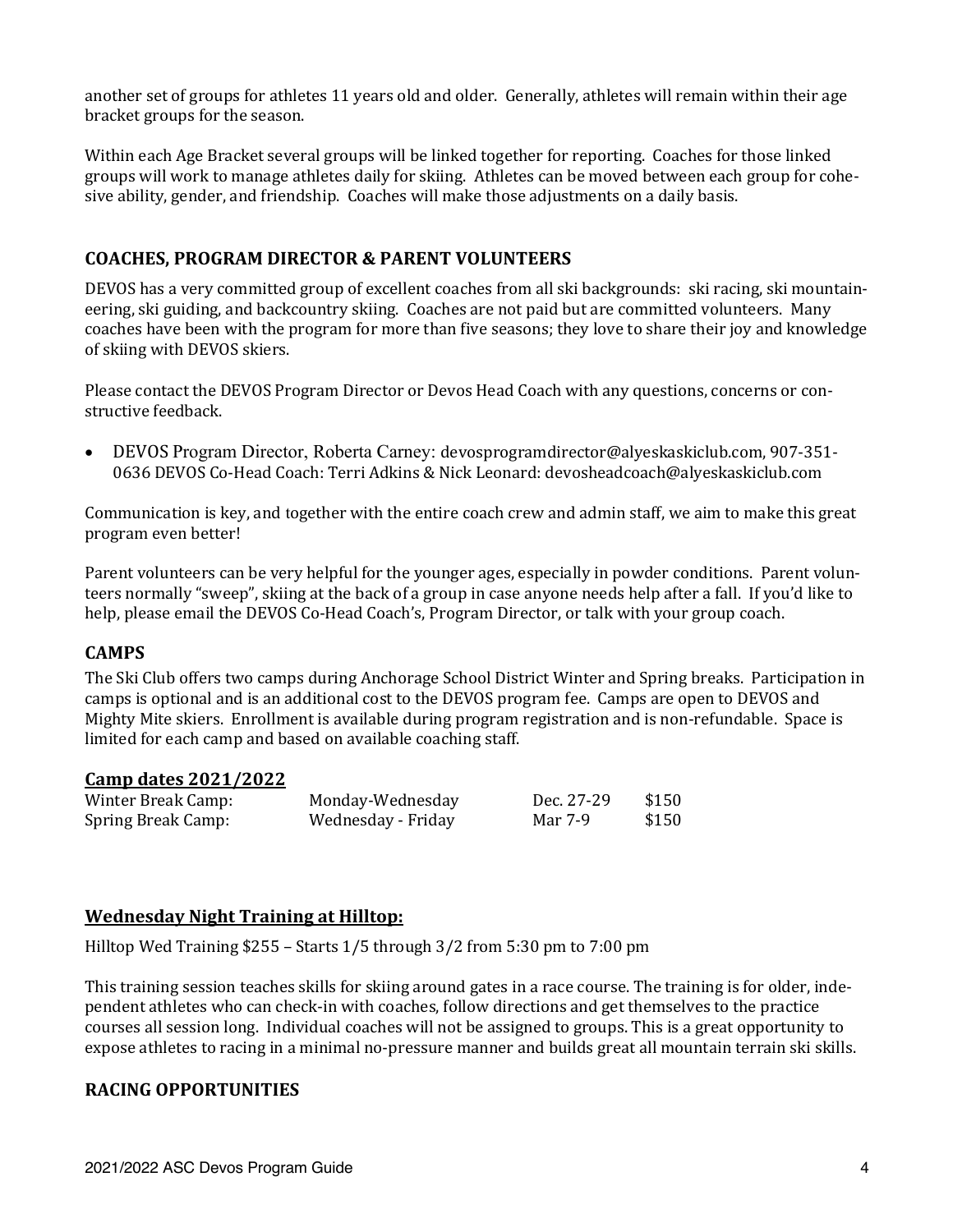The Youth Ski League Race Series holds four races at Hillberg on Elmendorf AFB, Hilltop, and Arctic Valley in late January, February, and March. This series is an excellent opportunity for young kids to get a taste of ski racing. Emails will be sent during the season with more information on these and other events.

The U14/U12 Alaska State Championships and other local USSS races in Alaska are also available for Devos. Athletes must be members of USSA to compete and hold a USSS member license. These are available to purchase at https://usskiandsnowboard.org. 

## **ASC Program Transition**

We have many athletes within the ski club that move on to our other program offerings. Devos and Mighty Mites are two programs that develop athletes ages 6-14 with the skills and knowledge to move on to the ski clubs more competitive programs if your athlete is interested. These programs are Juniors, Freeride, and Skier Cross, more information on these programs can be found on the ASC website or you can reach out to the Devos Director or Devos Head Coach.

#### **Tailgunner Program for 14 yrs old and up:**

As part of the Alyeska Ski Club's goal to provide exciting, challenging, and character-building experiences we are offering a way for athletes 14 years and older to learn about coaching. This is a great option for skiers who have graduated from our Recreational Programs like Mighty Mites or Devos.

The Tail Gunner Program offers an opportunity for athletes to stay involved, learn about coaching and build experience for volunteer/paid positions in the ski world. This Program provides an option when the Juniors or Freeskiing Programs may not be the right fit.

Tail Gunners have provided great support to the Mighty Mites and Devos Program for several years now. We will continue with this program are seeking 5-6 interested applicants for the Mighty Mites and Devos program. See the link for our Tailgunner application on the ASC Website for the Devos Program or just let the Co-Head Coaches know if interested!

## **WEATHER CANCELLATIONS & COMMUNICATION**

We ski in all weather conditions, however, on rare occasions DEVOS may be cancelled due to extreme weather: -15 below, or resort closure. A TeamSnap Email/Text Message will be sent ASAP notifying Devos parents of any cancellations or changes to the normal schedule. At times DEVOS may be cancelled after a half-day at the discretion of coaches and the director if weather conditions worsen. If we feel this is likely we will alert parents prior to loading the lifts that day. It is important to make sure you list accurate contact information is listed within the TeamSnap System as this is our notification database for all communication.

NOTE: Invitations to join TeamSnap are sent out to all our new registered families at the beginning of the season. Simply accept the invitation, download the TeamSnap Application and update all your contact information and preferred methods for notification (text and email). Prior season families should review their contact information and/or reload the TeamSnap Application if necessary.

**Given our Covid19 Pandemic issues this season it is CRITICAL to ensure your contact information is updated in TeamSnap!**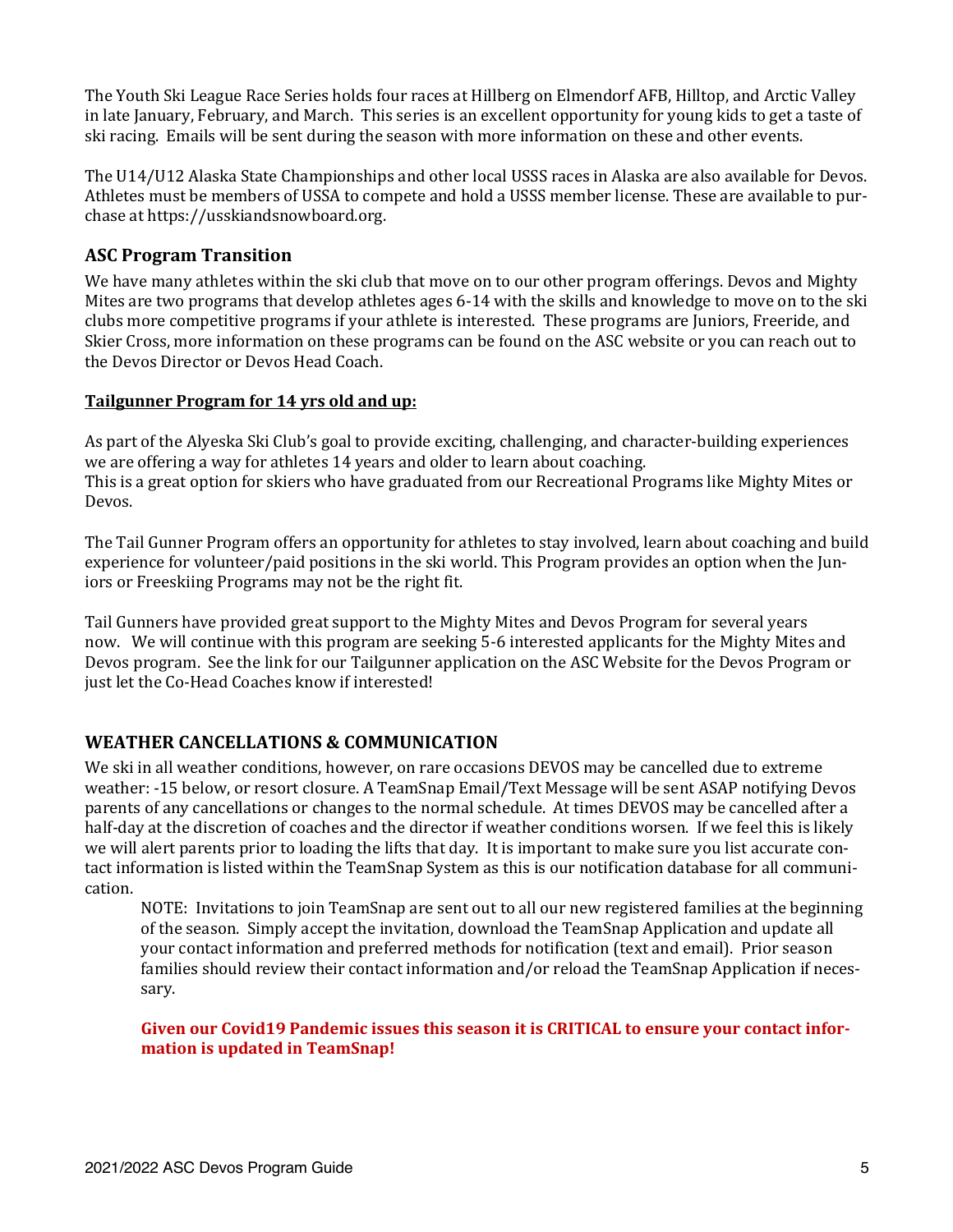Weekly emails are sent out from the Devos Program Director **devosprogramdirector@alyeskaskiclub.com** and the Devos Head Coach **devosheadcoach@alyeskaskiclub.com** with updates and changes. 

## **SAFETY**

There are risks inherent in any outdoor activity like alpine skiing, and although every effort is made to prevent accidents, minor scrapes and bumps do occur from time to time. Coaches are not medically trained and are required to call ski patrol ASAP in the event of an accident or injury. Parents are responsible for making sure their children know and follow the rules to prevent injury to themselves and others. **Please** review the Skier's Code of Conduct with your child prior to the start of the season (found on Alyeska **Resort's website)** In addition, Devos athletes are expected to:

- Always listen to the coach and parent helpers
- Be considerate of others and use kind speech
- Ski with the group do not ski ahead or leave the group without explicit permission
- Use equipment properly, and do not mess with others' equipment (for example, poles are not weapons)
- Respect the RTC area and pick up all trash
- Place skis go in ski racks, NOT ON THE GROUND, no exceptions. Ski patrol needs to maintain a safe corridor.
- Come with a good attitude, ready to have fun!

# **DICIPLINE**

The inherent dangers involved in alpine skiing combined with the size of DEVOS groups require that children promptly obey the rules established by the coaches and parent helpers. Children who are unable to obey the rules pose a threat to the safety of others as well as themselves and put an unfair burden on the coaches, other children, and parents. Children who are unable to follow the rules established by the coaches will not be allowed to attend practice. Normally, the following procedures will apply:

- First infraction: formal warning to skier
- Second infraction: return to RTC for the day/ discussion between coach, parent, and athlete
- Third infraction: suspension for 2 weeks
- Fourth infraction: termination from program

At the discretion of the program director, certain serious infractions (such as fighting or situations involving risks of physical harm) may result in deviation the above policy, up to and including immediate suspension.

## **MEDICAL**

If your child has a medical condition that may need to be treated out on the mountain, (asthma, food allergies,etc) please inform the program director and your child's coach to help avoid a crisis situation. Such information should be included in your child's registration and we try to be sure that the coaches know about any medical information provided, but please talk to your child's coach directly as well.

If a child has a fall that involves a suspected head injury, he or she will be taken to an aid shack or RTC for evaluation before skiing again and parents will be contacted.

## **PARENT EXPECTATIONS**

To ensure a great season for all, there are a few things that parents can do to support your athletes and the coaches and the ski club: